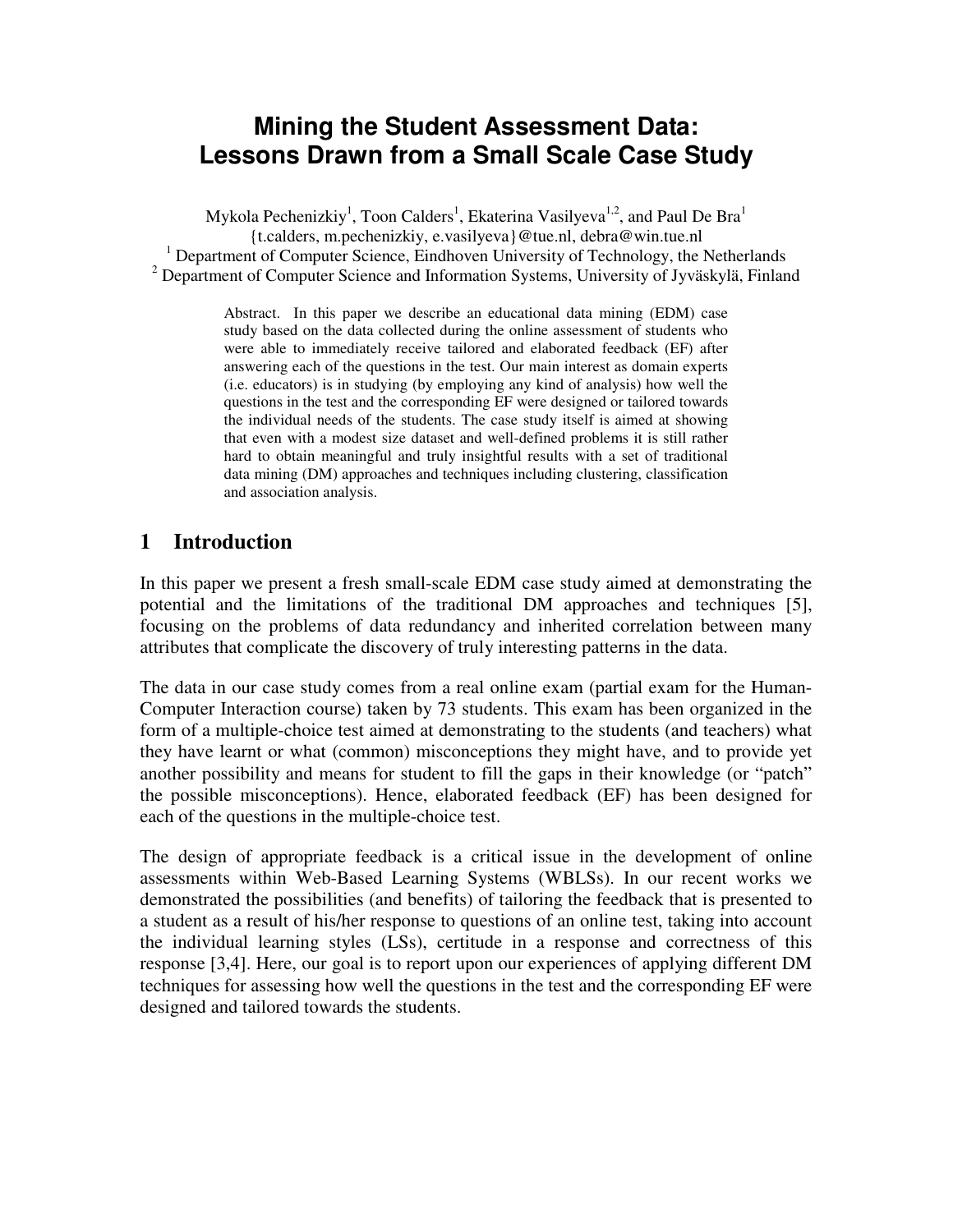## **2 Online Assessment and Feedback Adaptation**

Online assessment becomes an important component of modern education. Nowadays it is used not only in e-learning, but also within blended learning, as part of the learning process. Online assessment is utilized both for self-evaluation and for "real" exams as it tends to complement or even replace traditional methods of evaluation of the student's performance.

Feedback is usually a significant part of the assessment as students need to be informed about the results of their (current and/or overall) performance. The great variety of feedback functions and types that current system can actually support make the authoring and design of the feedback in e-learning rather complicated. In spite of the diverse interest in educational research dealing with feedback, the methods and guidelines for designing and implementing feedback in educational practice remain scarce so far [2]. This especially applies to the design of feedback in WBLSs. An important issue is that different types of feedback can have a different effect (positive or negative) on the learning and interaction processes [1].

Our studies demonstrated that knowledge of the response certitude (specifying the student's certainty of the correctness of the answer) together with response correctness helps in understanding the learning behavior and allows for determining what kind of feedback is more preferable and more effective for the students. EF may significantly improve the performance of students within the online tests [3]. We demonstrated also the potential of tailoring feedback towards individual learning styles [4].

#### **3 Data collection and preparation**

We have studied different aspects of feedback tailoring during a series of experiments in the form of eight online multiple-choice tests in the *Moodle* learning system organized as an integral part of courses (with traditional in-class lectures and instructions) at the Eindhoven University of Technology, the Netherlands during the academic year 2007- 2008.

In this data-mining study we focused on the most recent online assessment (partial exam) of 73 students in the Human-Computer Interaction (HCI) course that was organized in March 2008. In some of the earlier assessments we also used feedback adaptation strategies based on the student's response correctness and certitude, and learning style.

The online test consisted of 15 multiple-choice questions. The questions were aimed at assessing the knowledge of the concepts and the development of the necessary skills (e.g., understanding the basic usability rules and problems such as consistency, mapping (between interface and real world), response time problem, etc.). For each answer students had to provide their certitude (affecting the grade) and had a possibility to request and examine the EF that could potentially help to answer related questions better.

For every student and for each question in the test we collected all the possible information, including correctness, certitude, grade (determined by correctness and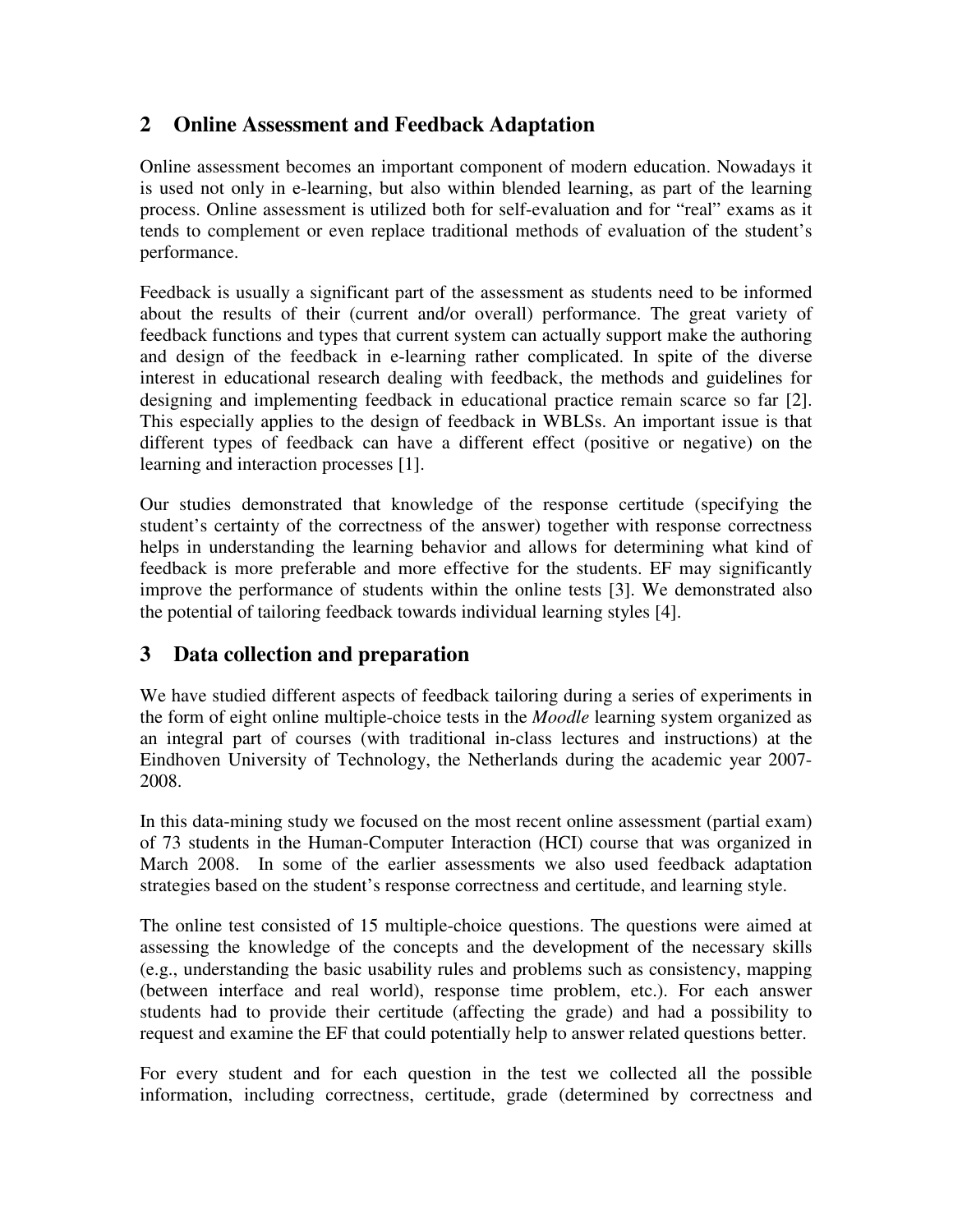certitude), time spent for answering the question, whether feedback was requested on not, and which feedback was shown directly (if any), was recommended with which strength, and finally which one(s) were actually examined (including time spent for examining each type of feedback in seconds). Before passing the actual tests the students were asked (a few days before) to answer to the learning style questionnaire (that was not compulsory); 90% of students filled the questionnaire. The collected data was transformed into a transactional multi-relational presentation with different views for the corresponding DM tasks.

Further details regarding the organization of the test (including an illustrative example of the questions and the EF) and the data preprocessing are made available in an appendix we placed online at http://www.win.tue.nl/~mpechen/edm08/.

# **4 Mining for interesting patterns**

Certainly, we were eager to find interesting and/or unexpected patterns in student feedback preferences or performance, in order to quantify whether feedback was helpful in answering related questions in the test, to determine if the performance and preference patterns of students with different learning styles differ significantly from each other, etc. However, first we would like to see patterns that reflect adaptation rules that effected feedback tailoring and other background knowledge as an evidence that the data confirms the system was performing according to planned behavior. We applied several DM techniques for association analysis, classification, and clustering (with and without dimensionality reduction). We describe the outcomes in the following subsections.

#### *4.1 Classification*

Instead of trying to achieve the highest possible accuracy, our goal was finding descriptive or discriminative patterns providing us with an insight and evidence supporting a particular hypothesis. One simple and straightforward approach is building a decision-tree (like C4.5) or a rule-based model (like JRip) and to analyze it.

Defining a concrete classification task we were able to investigate various patterns extracted from the classification models built on different subsets of the attributes that were selected either manually or with feature subset selection techniques. On the one hand this simple approach helps in searching evidence of the potential of hypotheses. We could see for instance from the C4.5 model that reading EF for a particular question raises the chances of answering a related question correctly and thus increases the chance of passing the whole test. On the other hand, the C4.5 classifier performs rather poorly on this dataset thus forcing us to be suspicious about any conclusion drawn from the model.

#### *4.2 Clustering*

During the test design, it is always a challenge to come up with questions that would cover the course material reasonably well, that are reasonably independent from each other (so that e.g. answering one question incorrectly would not strongly correlate with answering a large portion of the other questions incorrectly as well), that are able to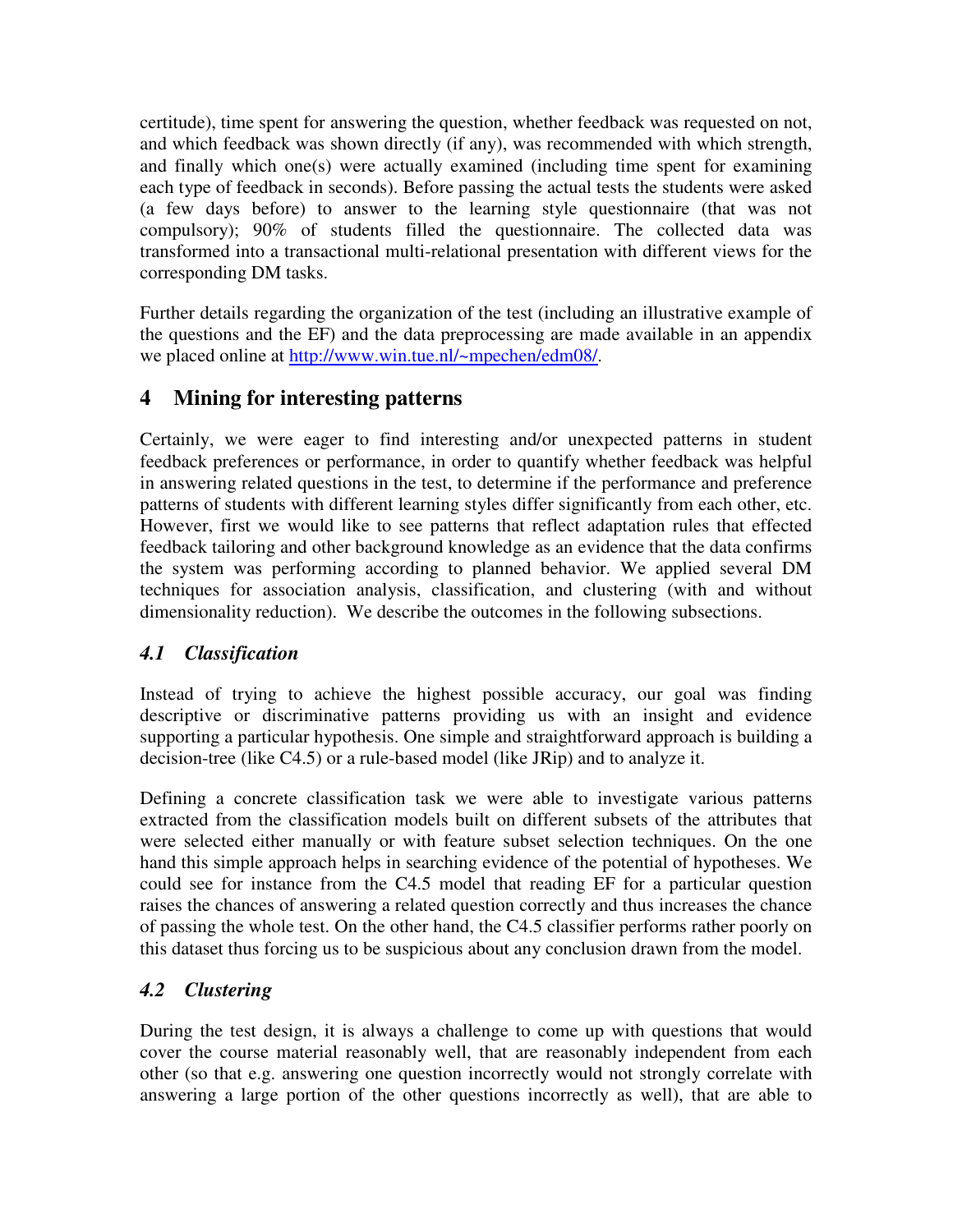capture possible misconceptions and that satisfy a number of other desired properties. Similarly, there is a challenge in designing effective feedback and tailoring it towards an individual student and his/her current needs.

Hierarchical clustering of questions according to the student response correctness or grade produces rather intuitive dendrograms. Similarly, intuitive outcome can be achieved by clustering based on the conditional probabilities  $P(Qc|Qr)/P(Qc)$ , where  $r$  is the number of the row, and  $c$  the number of the column of the questions similarity matrix. I.e., the cell  $(r, c)$  of the matrix gives the conditional probability of answering question c correctly given that the question r was answered correctly.  $P(Qc)$  is the probability of answering question c correctly unconditionally. We see, e.g., that students answering Q3 correctly had a higher chance of answering Q4 correctly: 25% vs 15%. Of course, low numbers indicate also low support of the rule, hence few students supporting it. In general, answering Q3 correctly has an influence on almost all following questions; answering Q6 correctly has a big influence on Q10: from 68% to 100%.

However, due the curse of dimensionality, and poor representation spaces (redundant and correlated attributes, many of which may contain little discriminative/descriptive information) the performance of the many data-mining techniques seriously deteriorates. Another serious problem worth mentioning here is the highly unbalanced distribution of the instances in the dataset along some of the key dimensions (such as learning style and feedback requests) caused by the uncontrolled nature of the real assessment of the students (so that, e.g., sampling students into different groups is not ethical when they compete for a grade). We could hardly get any meaningful outcome as for finding groups of students with respect to their performance or feedback preferences in a fully automated manner. Nevertheless, association analysis was of some help for particular tasks.

#### *4.3 Association analysis*

Association rules express associations between different attributes. An association rule  $X \Rightarrow Y$  expresses that the occurrence of X has a positive influence on the occurrence of Y. Whenever  $X$  is valid, the probability that  $Y$  appears is high.

Despite of a popular belief that association analysis often finds something useful and interesting from real datasets, we would like to stress here that in fact real success is fairly rare due to several reasons. In particular, many studies of association rules share one common problem: the output of association and pattern mining is often very large, in the sense that sometimes there are even more patterns than there were data to begin with. Also, the output contains often many redundant patterns, or is even misleading. We also experienced this even with our modest-size dataset, when the rules that define grade as a combination of response correctness and response certitude may not appear in the top *n* rules of the result set (unless we leave just these three sets of attributes) due to the presence of many other (hundreds) inherently redundant patterns.

Therefore, we switched to the semiautomatic discovery of the association rules focusing the search by predefining what should appear on the right hand side and what may appear on the left hand side of a rule. In particular, we were interested to find out what behavior